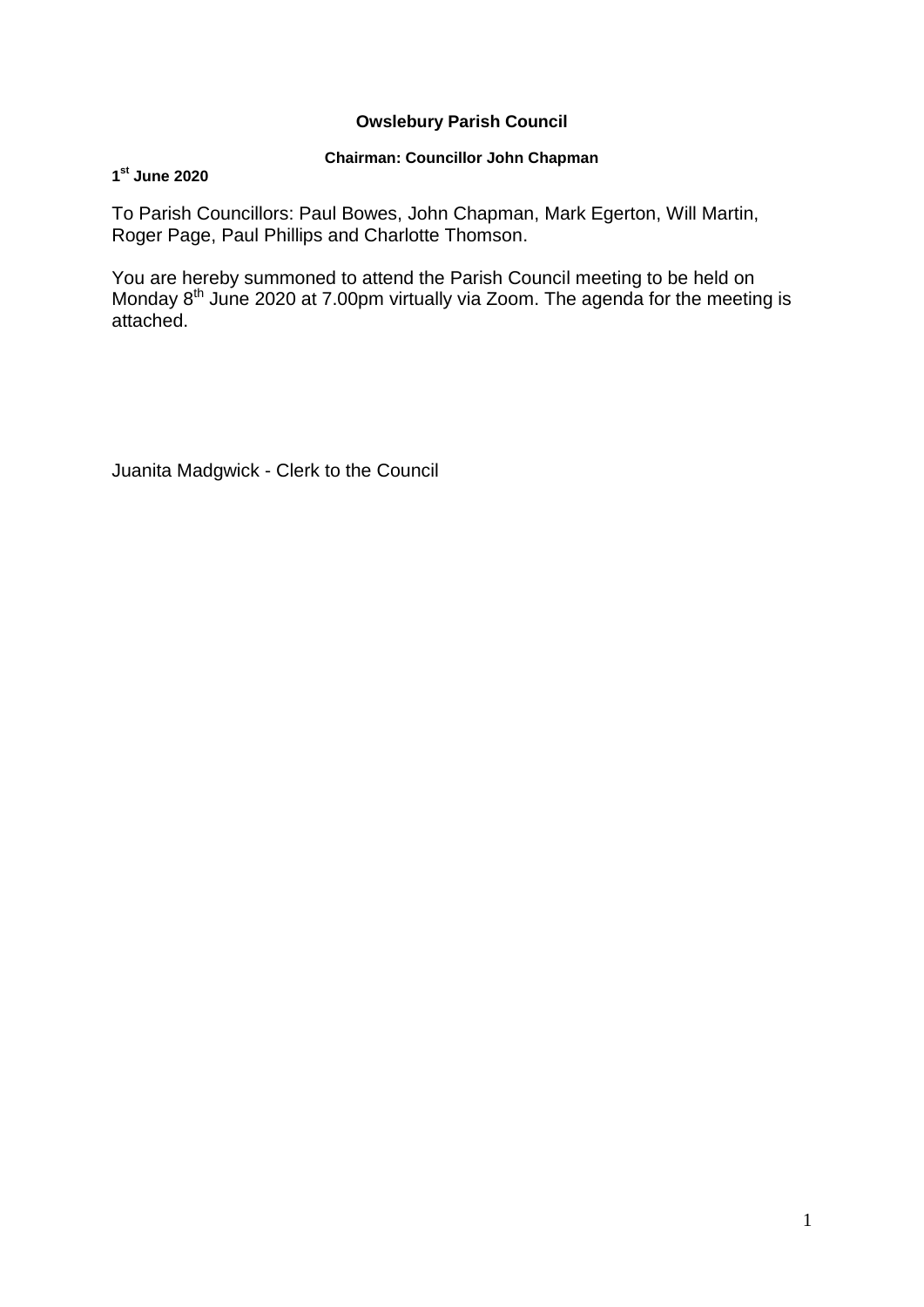## **AGENDA**

#### **Owslebury Parish Council Meeting 8 th June 2020 Virtually at 7.00pm.**

*Members of the public and press are invited to attend except for any specific item which is marked confidential on the agenda. The press and public may not speak when the Council is in session, but they can make points or ask questions in the allocated time during the questions from members of the public item on the agenda. Background papers are available for viewing by appointment before the meeting. They will be circulated to Councillors in the days before the meeting.* 

- 56) **Apologies for absence.**
- 57) **To receive Disclosure of interests on Agenda Items.**
- 58) **To approve the Minutes of the Parish Council Meeting held on 11th May 2020.**
- 59) **To hear public questions and comments:**
	- a) Planning applications: statements of intent from owners or agents and public comments;
	- b) Other agenda items public comments.
- 60) **County and District Councillors Reports.**
- 61) **CSO Report**
- 62) **Planning.** 
	- a) To consider Planning Applications (Note A)
	- b) To consider Planning Decisions (Note B)
	- c) To consider Enforcement matters
	- d) To consider any general matters.
- 63) **Highways**
	- a) To receive an update on Pitcot Lane Bollard
- 64) **Rights Of Way**
	- a) To note Motorbike on Bridle Way
	- b) To note concerns on Footpaths 30 & 43
	- c) To consider any general matters
- 65) **Open spaces, Recreation and Play Grounds.**
	- a) Bonfires
	- b) To consider any general matters
- 66) **Finance, administration and statutory matters**.
	- a) To approve payments and to note receipts since the last Council meeting.
	- b) To consider the Internal auditor written report 2019/20
	- c) To Approve Standing Orders for 2020/21
	- d) To Approve Financial Regulations for 2020/21
	- e) To review the Play area Risk Assessment
	- f) To review the Health and Safety Policy
	- g) To consider any general matters.
- 67) **Information exchange and Agenda items for next meeting.**
- 68) **To agree date of next council meeting (13th July 2020 at 7:00pm)**

Juanita Madgwick Clerk and Responsible Financial Officer. 1<sup>st</sup> June 2020 07882 375996 Owsleburyparishcouncil@gmail.com

# **If you would like to join the meeting please contact the Clerk for the joining details.**